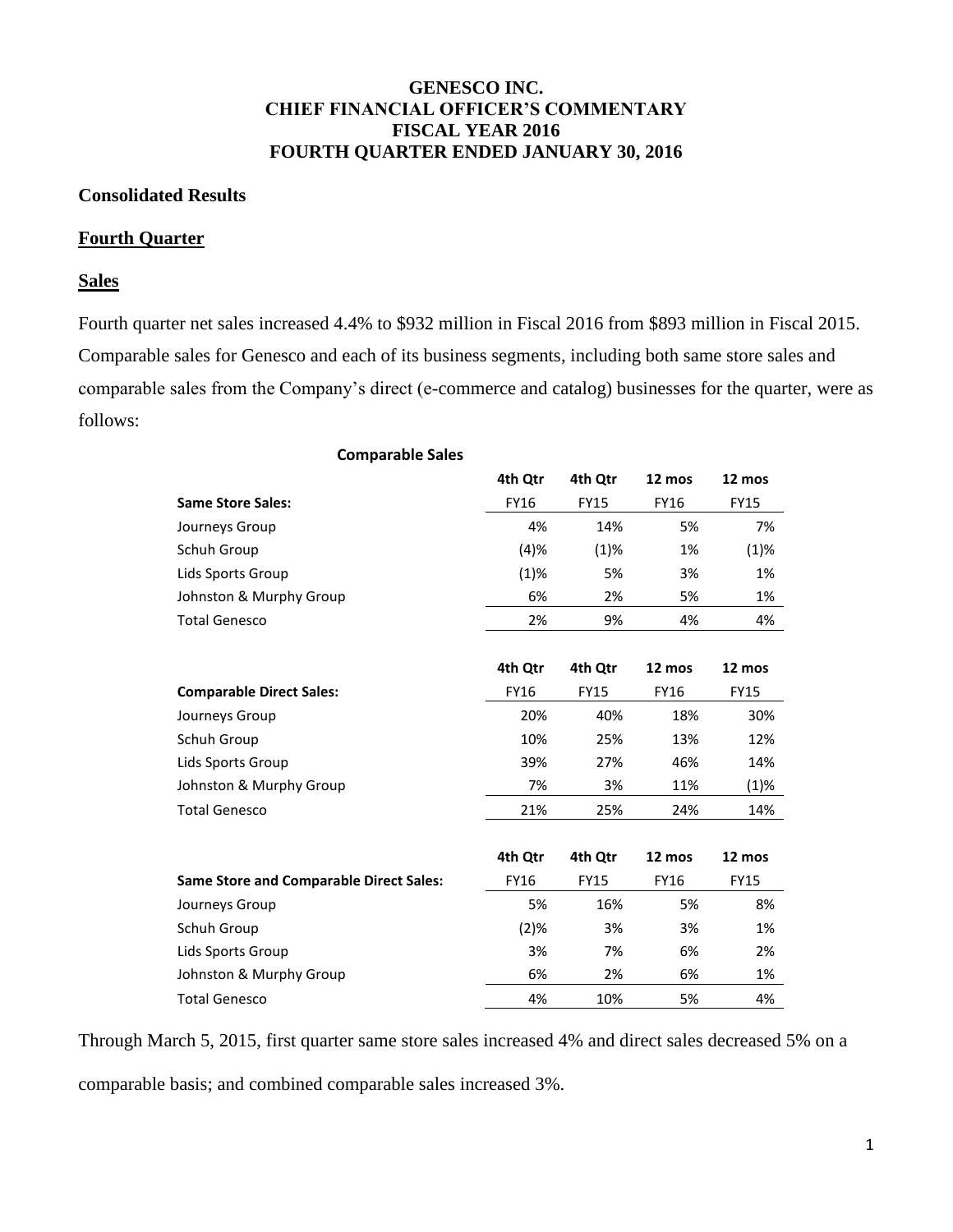#### **Gross Margin**

Fourth quarter gross margin was 45.4% for Fiscal 2016 compared with 47.5% the previous year, primarily reflecting lower gross margins in Lids Sports Group and Schuh Group and to a lesser extent in Journeys Group.

## **SG&A**

Selling and administrative expense for the fourth quarter decreased to 37.4% of sales from 37.7% for the same period the previous year. In Fiscal 2015, expenses in the quarter included \$1.0 million, or \$0.04 per diluted share, of deferred purchase price expense associated with the acquisition of the Schuh business. There was no deferred purchase price expense in the third or fourth quarters of Fiscal 2016. Excluding the deferred purchase price expense from the previous year, SG&A as a percent of Fiscal 2016 sales decreased to 37.4% from 37.6% the previous year. A reconciliation of non-GAAP financial measures to the most directly comparable GAAP measures is posted on the Company's website in conjunction with this document.

Also included in Fiscal 2015's fourth quarter SG&A expense, but not eliminated from the adjusted expense, is \$3.0 million, or \$0.10 per diluted share, related to a contingent bonus payment provided for in the Schuh acquisition. The purchase agreement called for a total payment of up to £28 million including payroll taxes to Schuh employees payable in Fiscal 2016 if they achieved certain earnings targets above the planned earnings on which we based our acquisition valuation. The final contingent bonus accrual was made in the fourth quarter of Fiscal 2015, and there was no expense related to the bonus in Fiscal 2016.

#### **Asset Impairment and Other Items**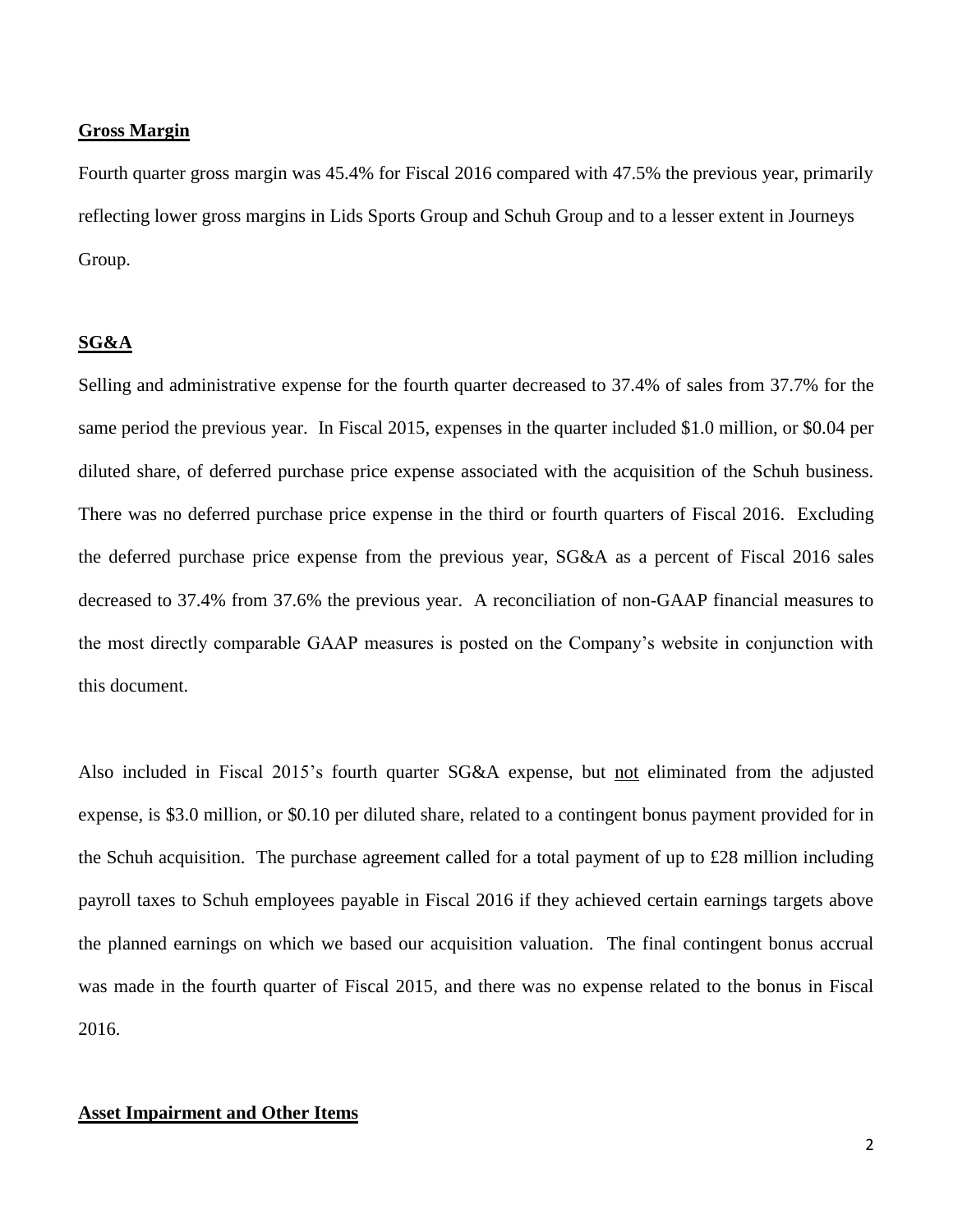The asset impairment and other charge of \$3.9 million for the fourth quarter of Fiscal 2016 included an asset write-off of \$2.5 million, asset impairments of \$1.3 million and network intrusion expenses of \$0.1 million. The previous year's fourth quarter asset impairment and other charge of \$1.0 million included a \$0.7 million charge for network intrusion expenses and a \$0.3 million charge for asset impairments. The asset impairment and other charge and the deferred purchase price expense are collectively referred to as "Excluded Items" in the discussion below.

### **Operating Income**

Genesco's operating income for the fourth quarter was \$70.5 million in Fiscal 2016 compared with \$86.9 million the previous year. Adjusted for the Excluded Items in both periods, operating income for the fourth quarter was \$74.4 million in Fiscal 2016 compared with \$88.8 million the previous year. Adjusted operating margin was 8.0% of sales in the fourth quarter of Fiscal 2016 and 9.9% the previous year. A reconciliation of non-GAAP financial measures to the most directly comparable GAAP measures is posted on the Company's website in conjunction with this document.

#### **Interest Expense**

Net interest expense for the quarter was \$1.5 million, compared with \$0.9 million for the same period the previous year. Net interest expense increased 75.8% in the fourth quarter of Fiscal 2016 because of increased revolver borrowings compared to the previous year as a result of the share repurchase program and Little Burgundy acquisition and increased borrowings to fund the Schuh contingent bonus and deferred purchase price payments.

## **Pretax Earnings**

Pretax earnings for the quarter were \$76.3 million in Fiscal 2016 and \$86.1 million the previous year. Included in Fiscal 2016's pretax earnings is a gain on the sale of the Lids Team Sports business of \$7.3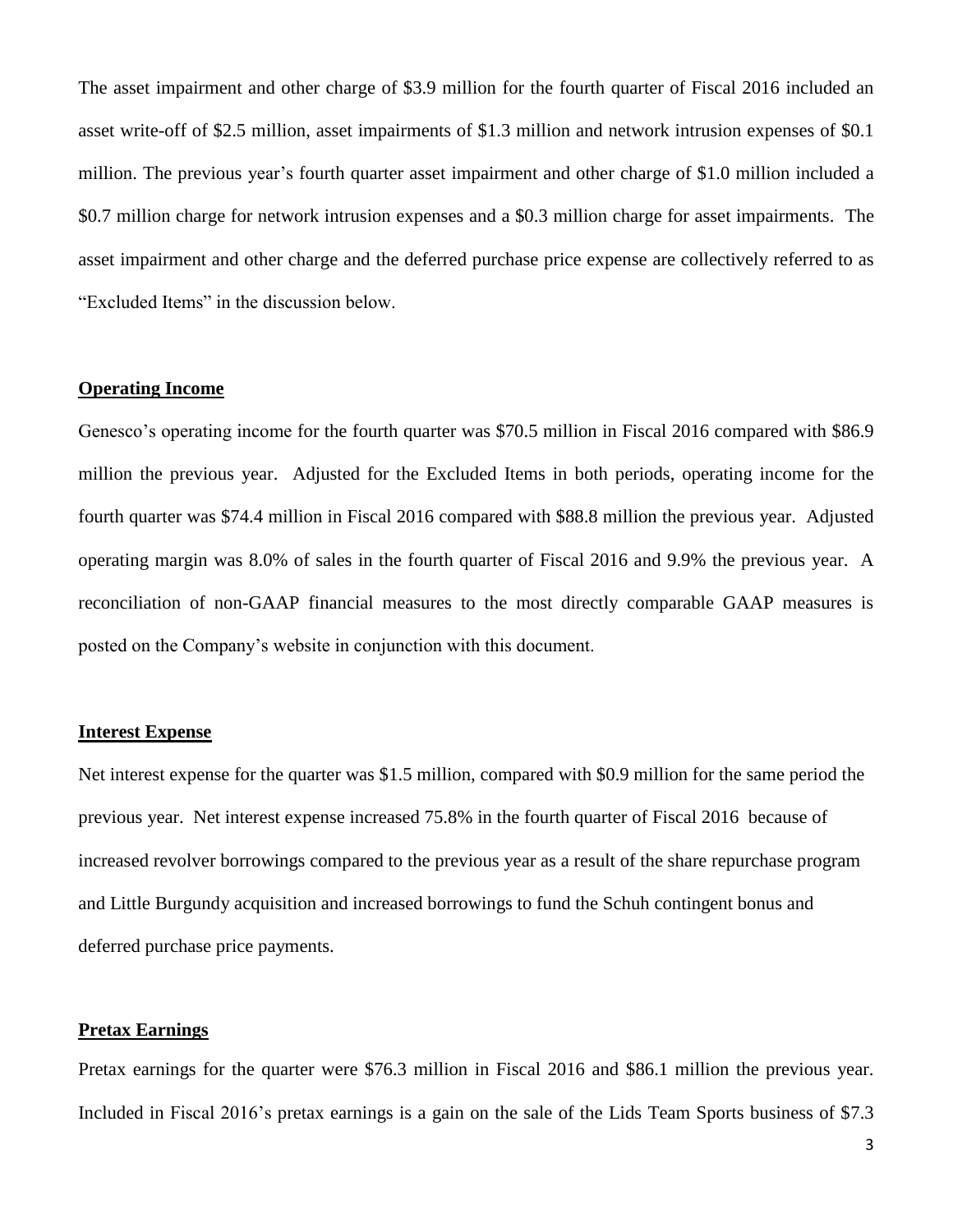million. Adjusted for the Excluded Items in both years and for the gain on the sale of Lids Team Sports this year, pretax earnings for the quarter were \$72.9 million in Fiscal 2016 compared to \$88.0 million the previous year. A reconciliation of non-GAAP financial measures to the most directly comparable GAAP measures is posted on the Company's website in conjunction with this document.

#### **Taxes**

The effective tax rate for the quarter was 38.7% in Fiscal 2016 compared to 39.9% the previous year. The adjusted tax rate, reflecting the exclusion of the Excluded Items and the gain on the sale of Lids Team Sports, was 37.1% in Fiscal 2016 and 37.7% the previous year. The year-over-year decrease in tax rates was primarily due to lower tax rates in the UK.

### **Earnings From Continuing Operations After Taxes**

Earnings from continuing operations were \$46.7 million, or \$2.15 per diluted share, in the fourth quarter of Fiscal 2016, compared to earnings of \$51.8 million, or \$2.18 per diluted share, in the fourth quarter of the previous year. Adjusted for the Excluded Items in both periods and the gain on the sale of Lids Team Sports in Fiscal 2016, fourth quarter earnings from continuing operations were \$45.8 million, or \$2.11 per diluted share in Fiscal 2016, compared with \$54.7 million, or \$2.30 per diluted share, the previous year. A reconciliation of non-GAAP financial measures to the most directly comparable GAAP measures is posted on the Company's website in conjunction with this document.

#### **Fiscal Year 2016**

Consolidated net sales increased 5.7% for Fiscal 2016.

Same store sales for the year increased 4% and comparable direct sales increased 24%. Comparable sales, including both same store sales and comparable direct sales, increased 5%.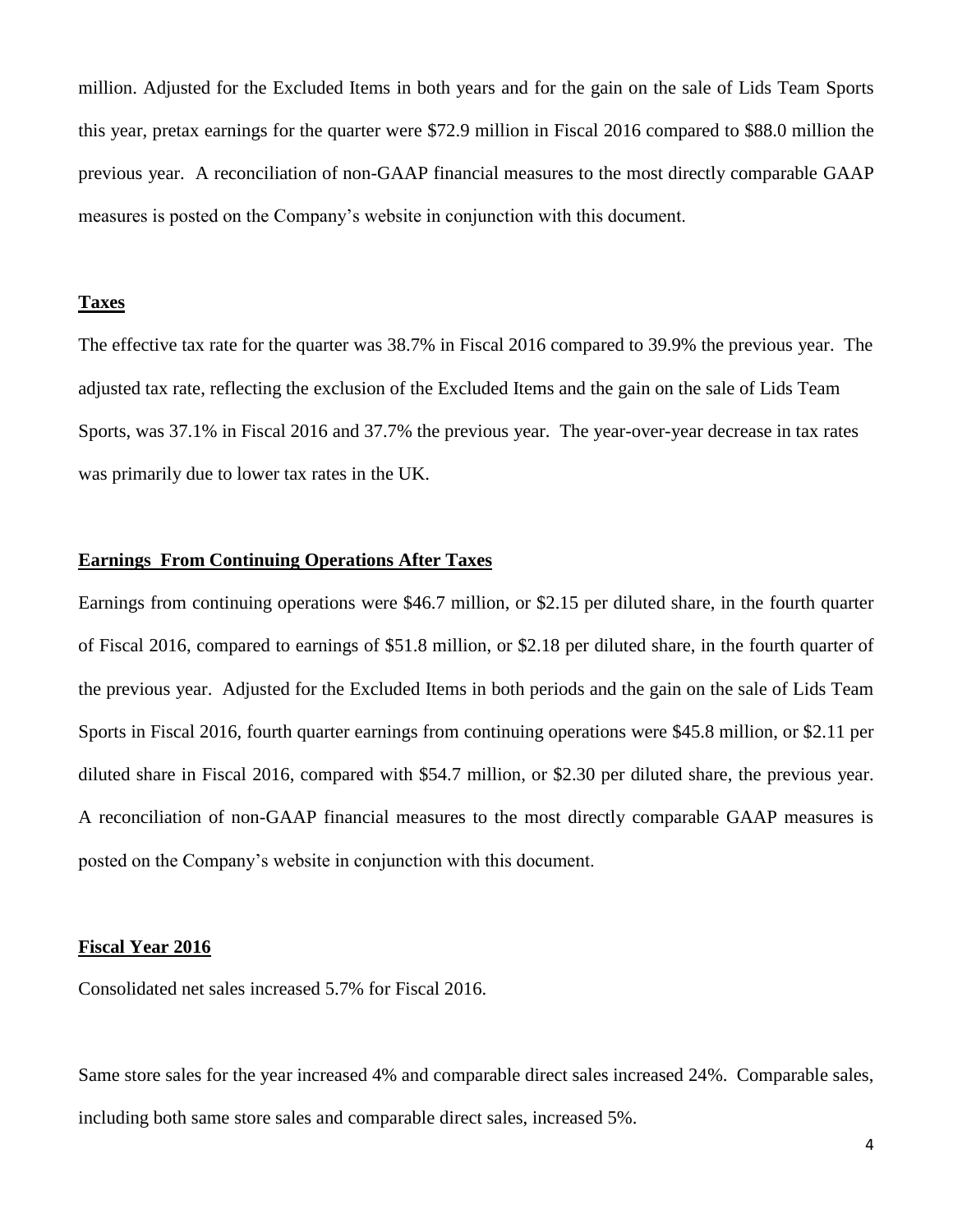For the full year, operating income was \$151.3 million compared to \$167.3 million the previous year. Excluding the items discussed above, adjusted operating income was \$160.6 million, compared to \$182.5 million the previous year. A reconciliation of non-GAAP financial measures to the most directly comparable GAAP measures is posted on the Company's website in conjunction with this document.

Diluted earnings per share from continuing operations for Fiscal 2016 increased to \$4.22 from \$4.19 for Fiscal 2015. Excluding the items discussed above and a \$7.1 million indemnification asset write-off in Fiscal 2015 related to formerly uncertain tax positions taken by Schuh at the time of the purchase by Genesco, adjusted earnings per share were \$4.29 in Fiscal 2016 compared with \$4.74 the previous year. A reconciliation of non-GAAP financial measures to the most directly comparable GAAP measures is posted on the Company's website in conjunction with this document.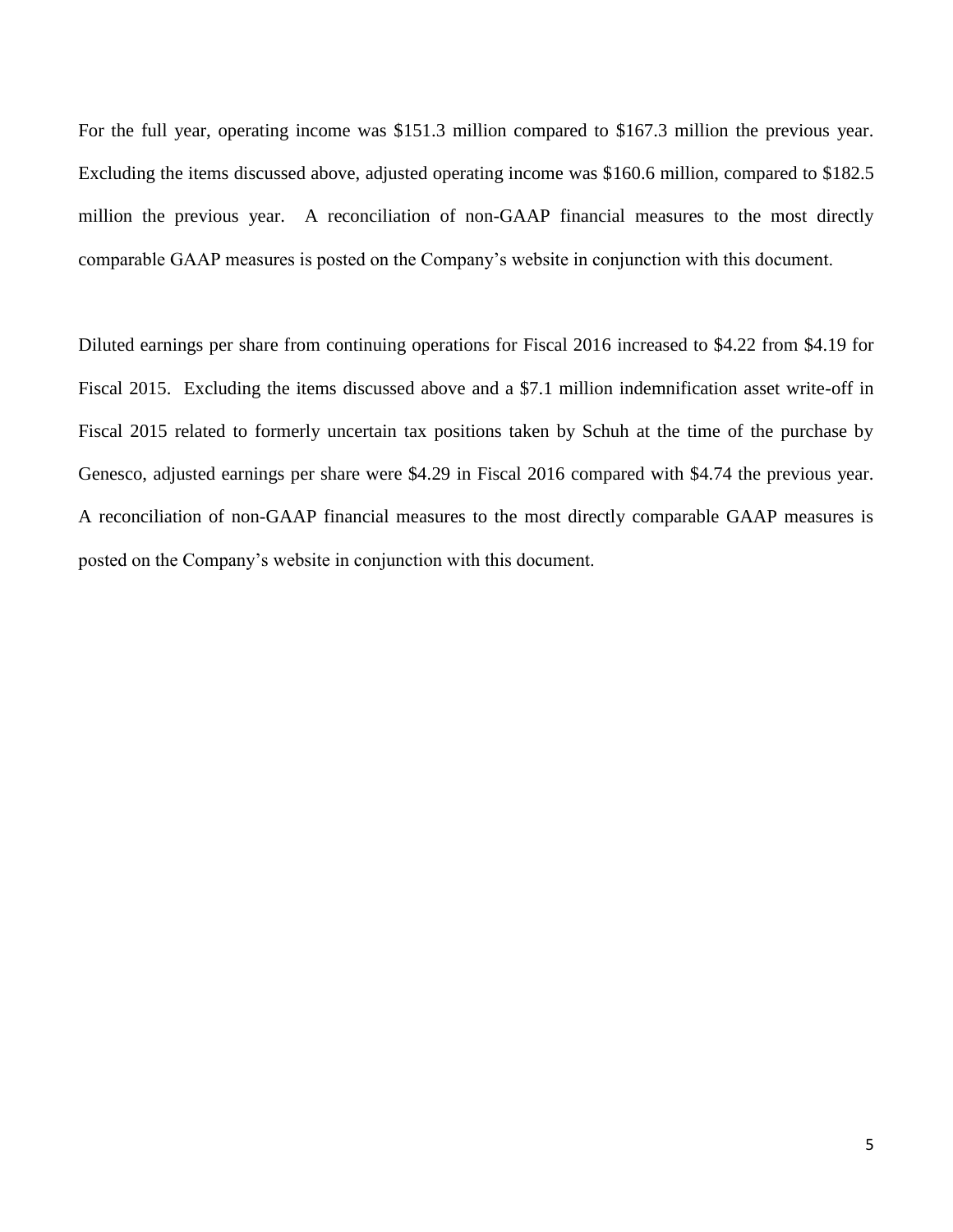### **Segment Results**

#### **Lids Sports Group**

Lids Sports Group's sales for the fourth quarter of Fiscal 2016 increased 2.0% to \$300 million from \$294 million the previous year.

Same store sales for the quarter decreased 1% in Fiscal 2016 compared to a 5% increase in the previous year. Comparable direct sales increased 39% compared to 27% the previous year. Comparable sales, including both same store and comparable direct sales, increased 3% in Fiscal 2016 compared to 7% the previous year. Through March 5, 2016, same store sales for the first quarter of Fiscal 2017 increased 3%; e-commerce sales decreased 19%; and combined comparable sales increased 1%.

The Group's gross margin as a percent of sales decreased 570 basis points due primarily to increased promotional activity, and to a lesser extent increased shipping and warehouse expense. SG&A expense as a percent of sales decreased 100 basis points, due primarily to a decrease in occupancy expense and selling salaries and other compensation as a percentage of net sales.

The Group's fourth quarter operating income was \$10.1 million, or 3.4% of sales, down from \$23.8 million, or 8.1% of sales, in Fiscal 2015.

For Fiscal 2016, the Group's sales increased 8% to \$976 million from \$903 million the previous year. Operating income was \$17.0 million, or 1.7% of sales, down from \$49.0 million, or 5.4% of sales, the previous year.

#### **Journeys Group**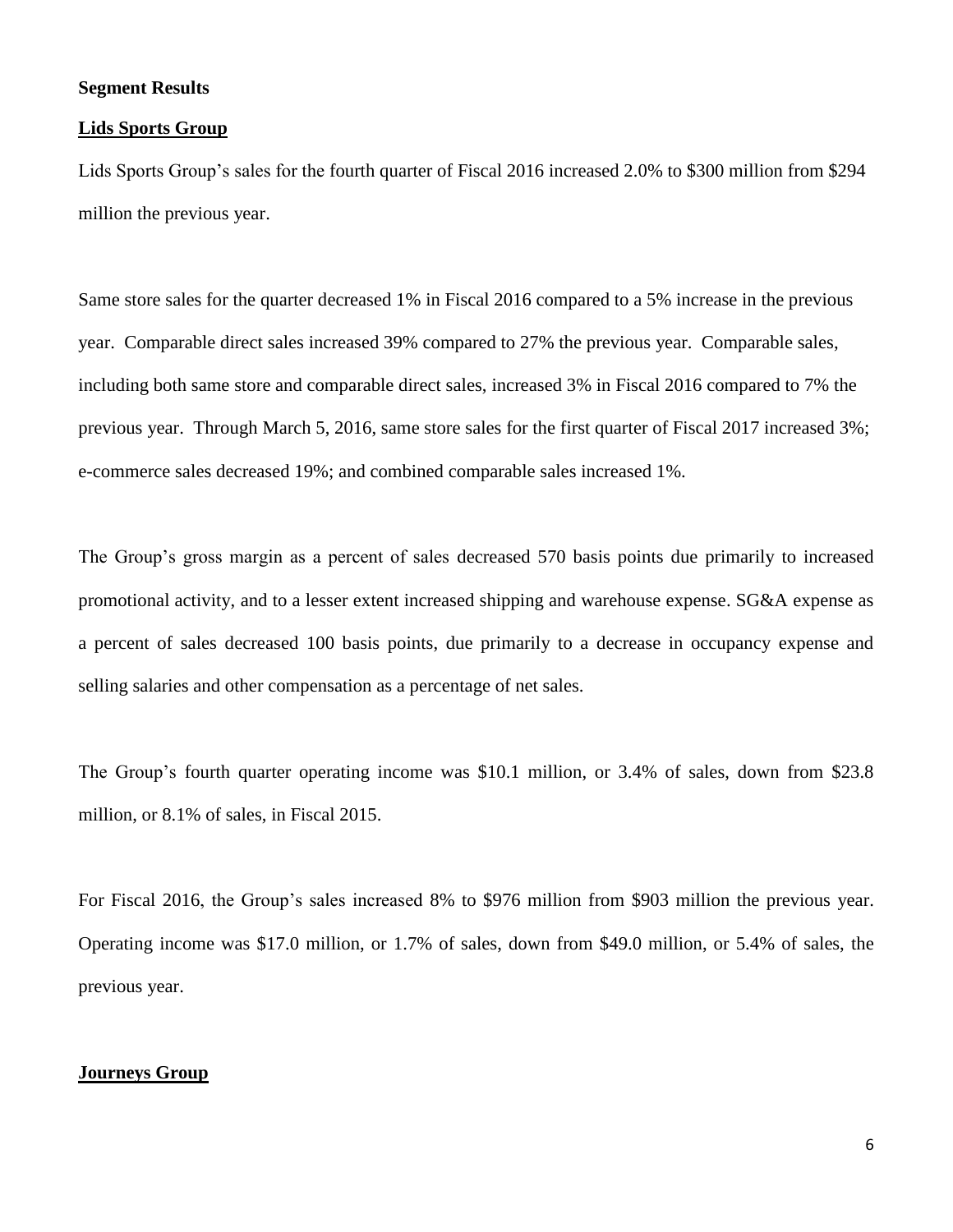Journeys Group's sales for the quarter increased 7.2% to \$404 million from \$377 million the previous year.

Same store sales for the Group were up 4%, compared to 14% the previous year; comparable direct sales increased 20% compared to 40% the previous year. Combined comparable sales increased 5% compared to 16% the previous year. Through March 5, 2016, same store sales for the first quarter increased 4%; comparable direct sales increased 10%; and combined comparable sales increased 4%.

Gross margin for the Journeys Group decreased 20 basis points in the quarter due primarily to higher markdowns due to increased promotional activity, which more than offset improvements in initial margin due primarily to changes in product mix.

The Journeys Group's SG&A expense increased 60 basis points as a percent of sales for the fourth quarter, reflecting increased store related expenses, primarily increases in selling salaries and advertising.

The Journeys Group's operating income for the quarter was \$53.7 million, or 13.3% of sales, compared to \$53.2 million, or 14.1% of sales, the previous year.

For Fiscal 2016, the Group's sales increased 6% to \$1.3 billion compared to \$1.2 billion for Fiscal 2015. Operating income was \$126.2 million, or 10.1% sales, compared to \$119.7 million, or 10.1% of sales, the previous year.

#### **Schuh Group**

Schuh Group's sales in the fourth quarter were \$122 million, compared to \$124 million the previous year, a decrease of 1.4%. Same store sales decreased 4% in the quarter compared to a 1% decrease the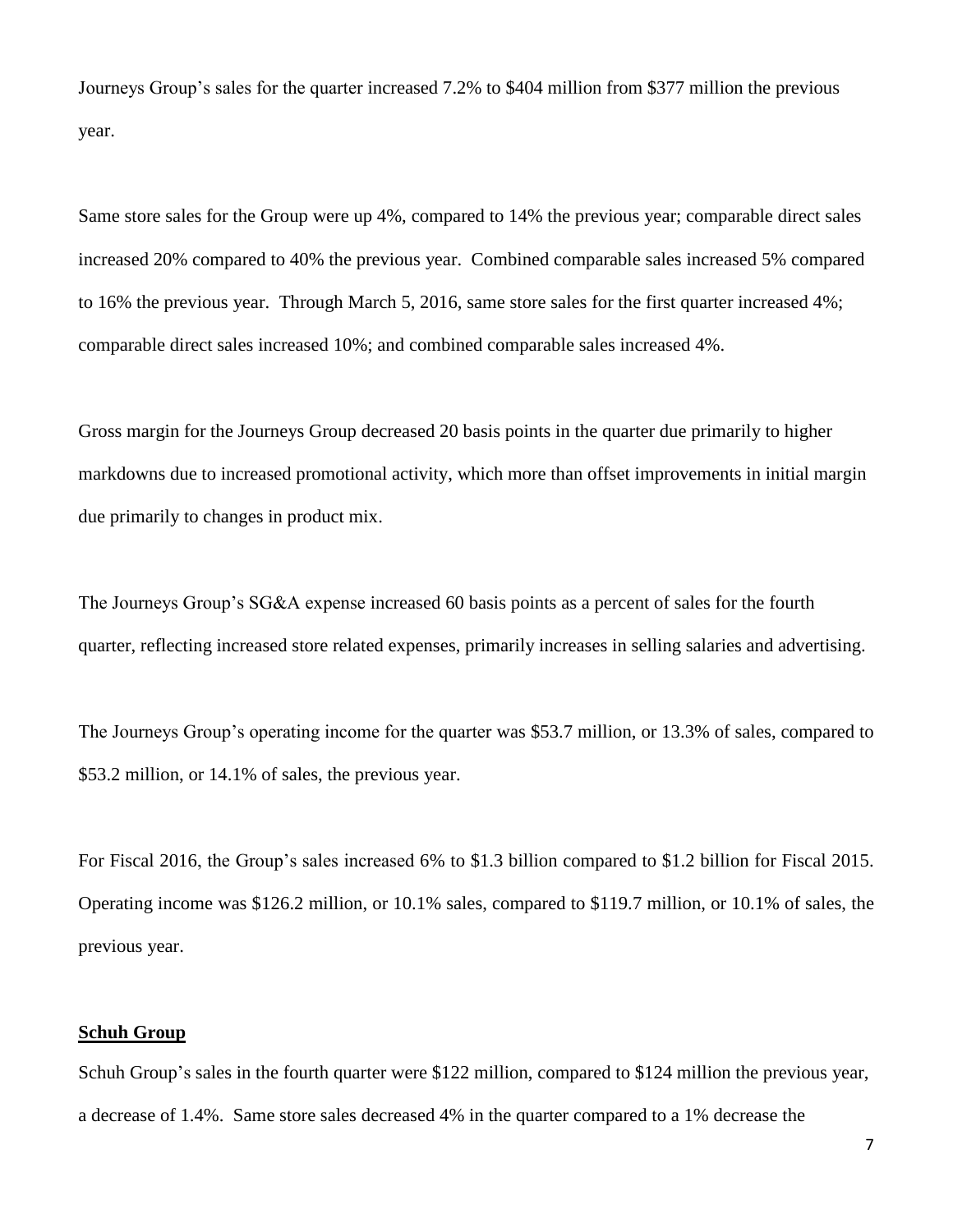previous year; direct sales increased 10% compared to 25% the previous year; and total comparable sales decreased 2% compared to a 3% increase the previous year. Schuh Group sales were impacted by declines in exchange rates which decreased sales \$6.2 million in the fourth quarter of Fiscal 2016 compared to the same period the previous year. Through March 5, 2016, same store sales for the first quarter were flat; comparable direct sales decreased 6%; and total comparable sales decreased 1%.

Schuh Group's gross margin was down 220 basis points in the quarter due primarily to increased promotional activity and increased shipping and warehouse expenses. Schuh Group's adjusted SG&A expense increased 110 basis points due to increased store related expenses, primarily increases in occupancy expense and selling salaries, partially offset by not having a contingent bonus accrual in the fourth quarter of Fiscal 2016 compared to a \$3.0 million expense for the same period of Fiscal 2015.

Schuh Group's adjusted operating income for the quarter was \$8.2 million, or 6.7% of sales compared with \$12.5 million, or 10.1% of sales the previous year.

For Fiscal 2016, the Group's sales decreased slightly to \$406 million compared to \$407 million for Fiscal 2015. Despite a 3% increase in comparable sales for the year, Schuh Group's sales were negatively impacted by \$33.0 million for the year from declines in exchange rates. Adjusted operating income was \$20.6 million, or 5.1% of sales, compared to \$17.4 million, or 4.3% of sales, in Fiscal 2015. Adjusting for the contingent bonus accrual in Fiscal 2015, the operating margin would have been 7.2% of sales. A reconciliation of non-GAAP financial measures to the most directly comparable GAAP measures is posted on the Company's website in conjunction with this document.

#### **Johnston & Murphy Group**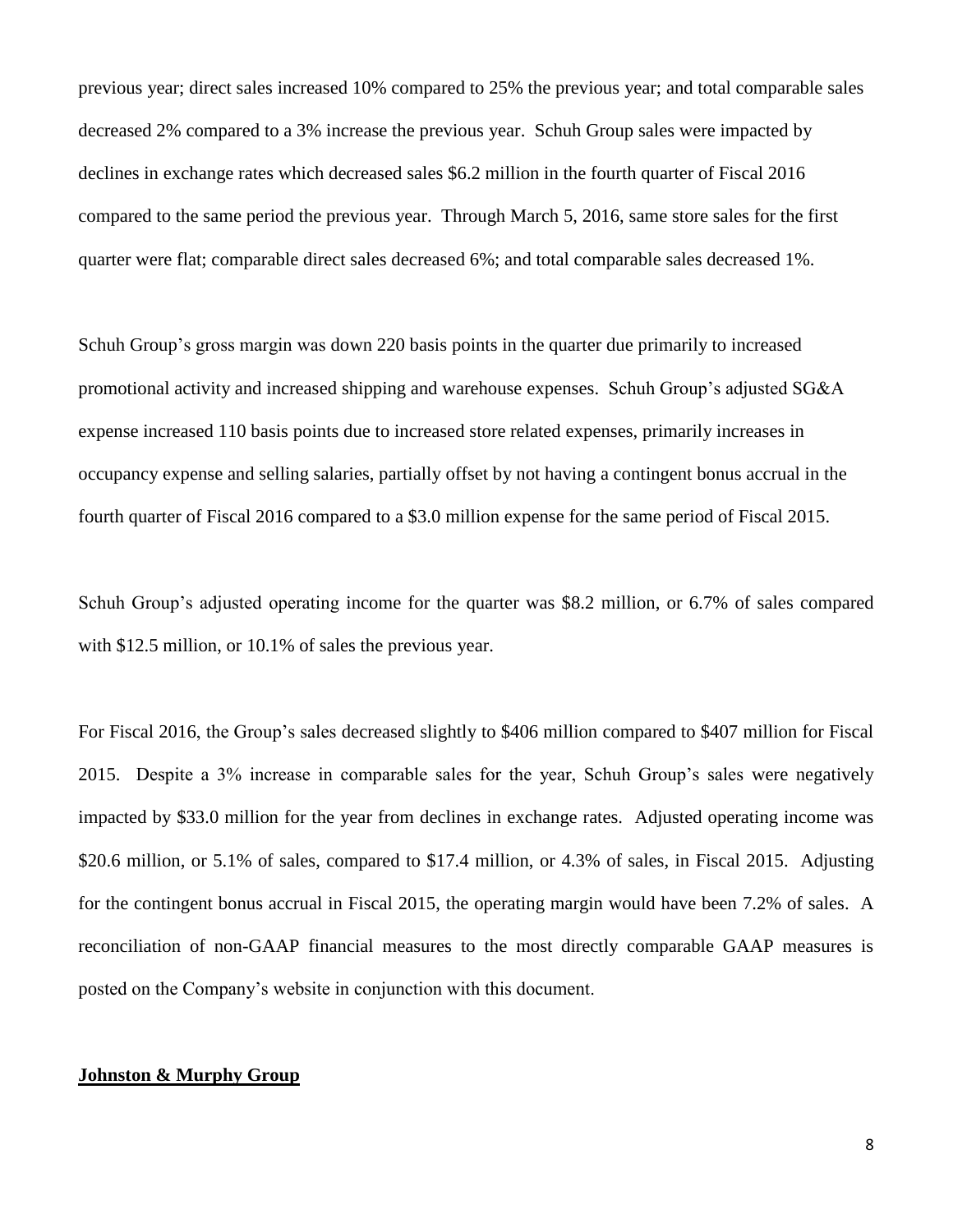Johnston & Murphy Group's fourth quarter sales increased 7.7%, to \$81 million, compared to \$75 million in the fourth quarter of the previous year.

Same store sales increased 6% compared to 2% the previous year; direct sales increased 7% compared to 3% the previous year; and combined comparable sales increased 6% compared to 2% the previous year. Direct sales represented about 15% of Johnston & Murphy Group's sales this quarter. Through March 5, 2016, same store sales for the first quarter of Fiscal 2017 increased 12%; e-commerce and catalog sales increased 18%; and combined comparable sales increased 13%.

Johnston & Murphy's gross margin for the Group increased 30 basis points in the quarter primarily due to decreased markdowns. SG&A expense as a percent of sales decreased 160 basis points, due primarily to decreased advertising expenses, occupancy costs and selling salaries. The Group's operating income was \$8.3 million or 10.2% of sales, compared to operating income of \$6.3 million, or 8.3% of sales in the fourth quarter of the previous year.

For Fiscal 2016, the Group's sales increased 7% to \$279 million compared to \$260 million for Fiscal 2015. Operating income was \$17.8 million, or 6.4% of sales, compared to \$14.9 million, or 5.7% of sales, in the previous year.

#### **Licensed Brands**

Licensed Brands' sales increased 10.4% to \$25 million in the fourth quarter of Fiscal 2016, compared to \$22 million in the fourth quarter of Fiscal 2015. Gross margin was up 20 basis points due to lower markdowns.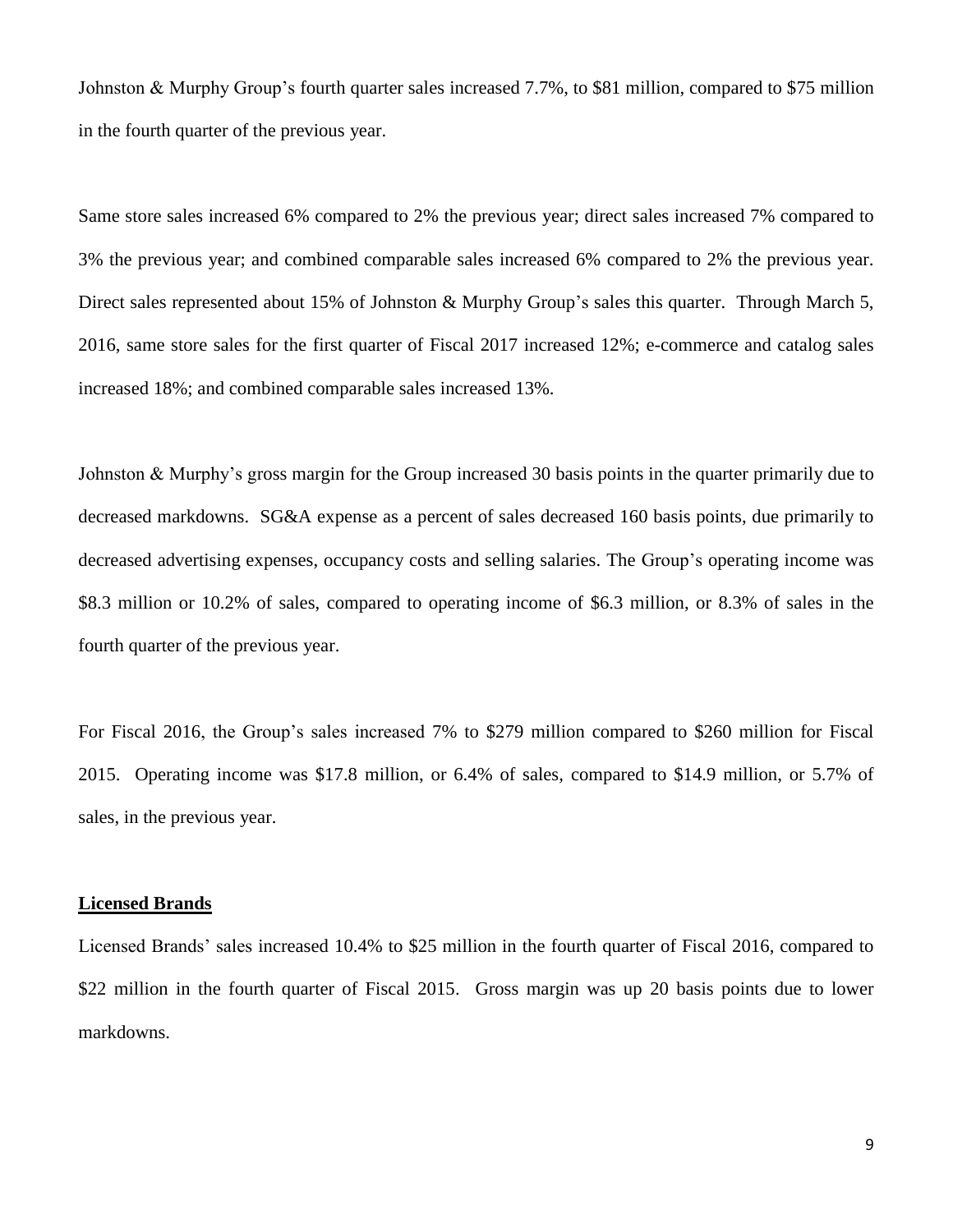SG&A expense as a percent of sales was up 210 basis points primarily due to increased advertising and compensation expenses and start-up costs related to the launch of the Bass Footwear License.

Operating income for the quarter was \$1.7 million or 6.9% of sales, compared with \$2.0 million, or 8.9% of sales, for the same quarter of the previous year.

For Fiscal 2016, Licensed Brands' sales were flat at \$110 million. Operating income was \$9.2 million, or 8.4% of sales, compared to \$10.5 million, or 9.5% of sales, for Fiscal 2015.

### **Corporate**

Corporate expenses were \$11.6 million or 1.2% of sales in the fourth quarter of Fiscal 2016, compared with \$9.9 million or 1.1% of sales in the same quarter of the previous year. Adjusted for the applicable Excluded Items, corporate expenses were \$7.7 million for the quarter compared to \$8.9 million the previous year, primarily due to lower exchange losses on intercompany transactions. A reconciliation of non-GAAP financial measures to the most directly comparable GAAP measures is posted on the Company's website in conjunction with this document.

#### **Balance Sheet**

#### **Cash**

Cash at the end of the fourth quarter was \$133 million compared with \$113 million at the end of the previous year. We ended the quarter with \$54 million in U.K. debt, compared with \$29 million in U.K. debt the previous year. Domestic revolver borrowings were \$58 million at the end of Fiscal 2016 compared to zero at the end of the previous year. The domestic revolver borrowings included \$22 million related to Genesco (UK) Limited and \$36 million related to GCO Canada.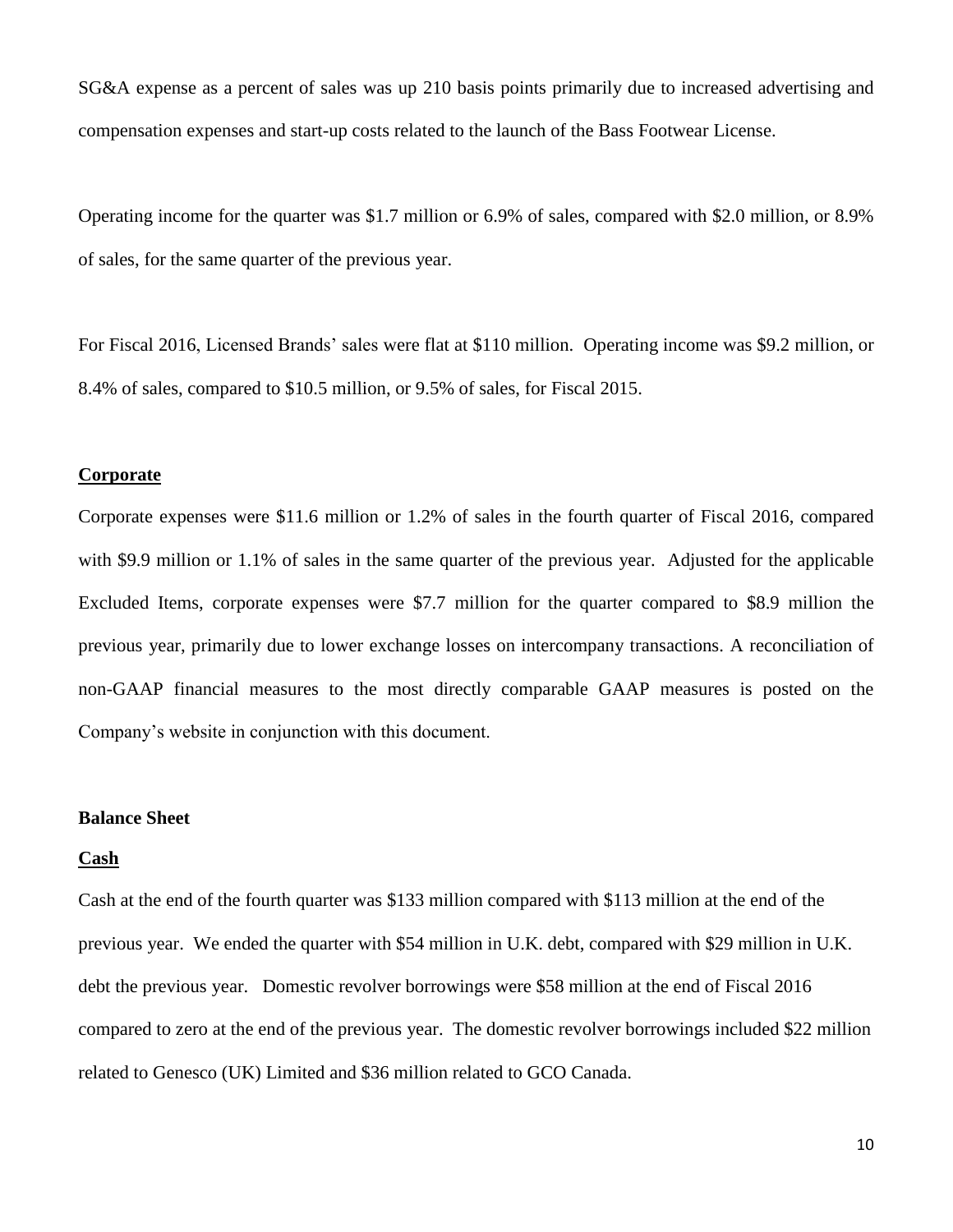We repurchased 251,000 shares in the fourth quarter of Fiscal 2016 for a cost of \$15.9 million at an average price of \$63.24. During Fiscal 2016, we repurchased 2.4 million shares at a cost of about \$145 million, or \$60.79 per share. During the first quarter of Fiscal 2017, through March 4, 2016, we have repurchased 480,500 shares at a cost of \$30.9 million, or \$64.40 per share. As of March 4, 2016, we have about \$53 million remaining in the most recent \$100 million buyback authorization.

## **Inventory**

Inventories decreased 11% on a year-over-year basis. Retail inventory per square foot decreased 9%.

## **Equity**

Equity was \$959 million at quarter-end, compared with \$999 million at the end of Fiscal 2015.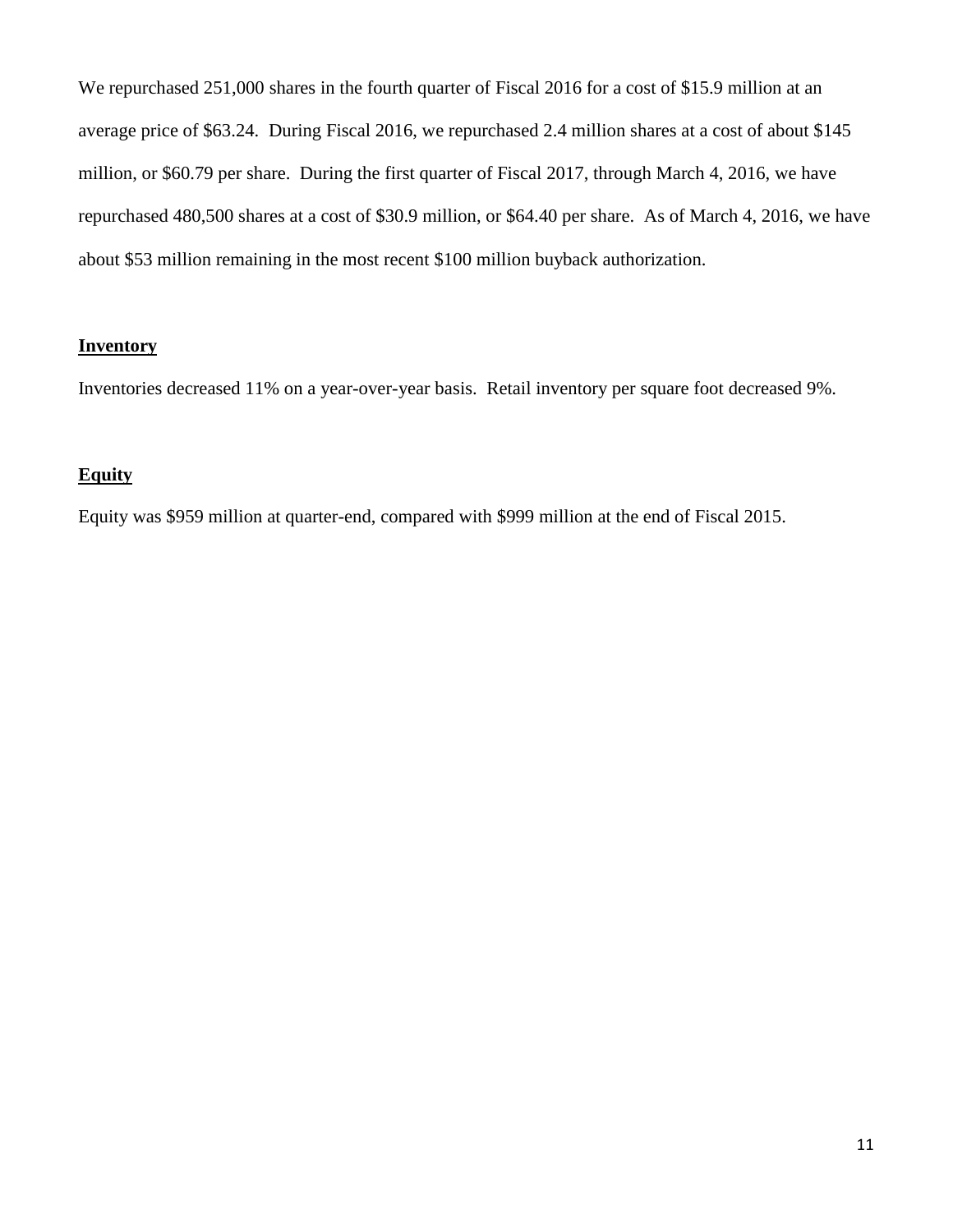# **Capital Expenditures and Store Count**

For the fourth quarter, capital expenditures were \$23 million and depreciation and amortization was \$21 million. During the quarter, we acquired 37 Little Burgundy stores, opened 21 new stores and closed 23 stores. Excluding Locker Room by Lids in Macy's stores, we ended the quarter with 2,667 stores compared with 2,634 stores at the end of the fourth quarter of the previous year, or an increase of 1%. Square footage increased 4% on a year-over-year basis, including the Macy's locations and 4% excluding them. The store count as of January 30, 2016 included:

| Lids stores (including 113 stores in Canada)    | 919   |
|-------------------------------------------------|-------|
| Lids Locker Room Stores (including 38 stores in | 199   |
| Canada)                                         |       |
| Lids Clubhouse stores                           | 29    |
| Journeys stores (including 39 stores in Canada) | 842   |
| Little Burgundy stores                          | 36    |
| Journeys Kidz stores                            | 200   |
| Shi by Journeys stores                          | 46    |
| Underground by Journeys stores                  | 98    |
| Schuh Stores (including 10 Kids stores)         | 125   |
| Johnston & Murphy Stores and Factory stores     | 173   |
| (including 7 stores in Canada)                  |       |
| <b>Total Stores</b>                             | 2,667 |
| Locker Room by Lids in Macy's stores            | 185   |
| <b>Total Stores and Macy's Locations</b>        | 2,852 |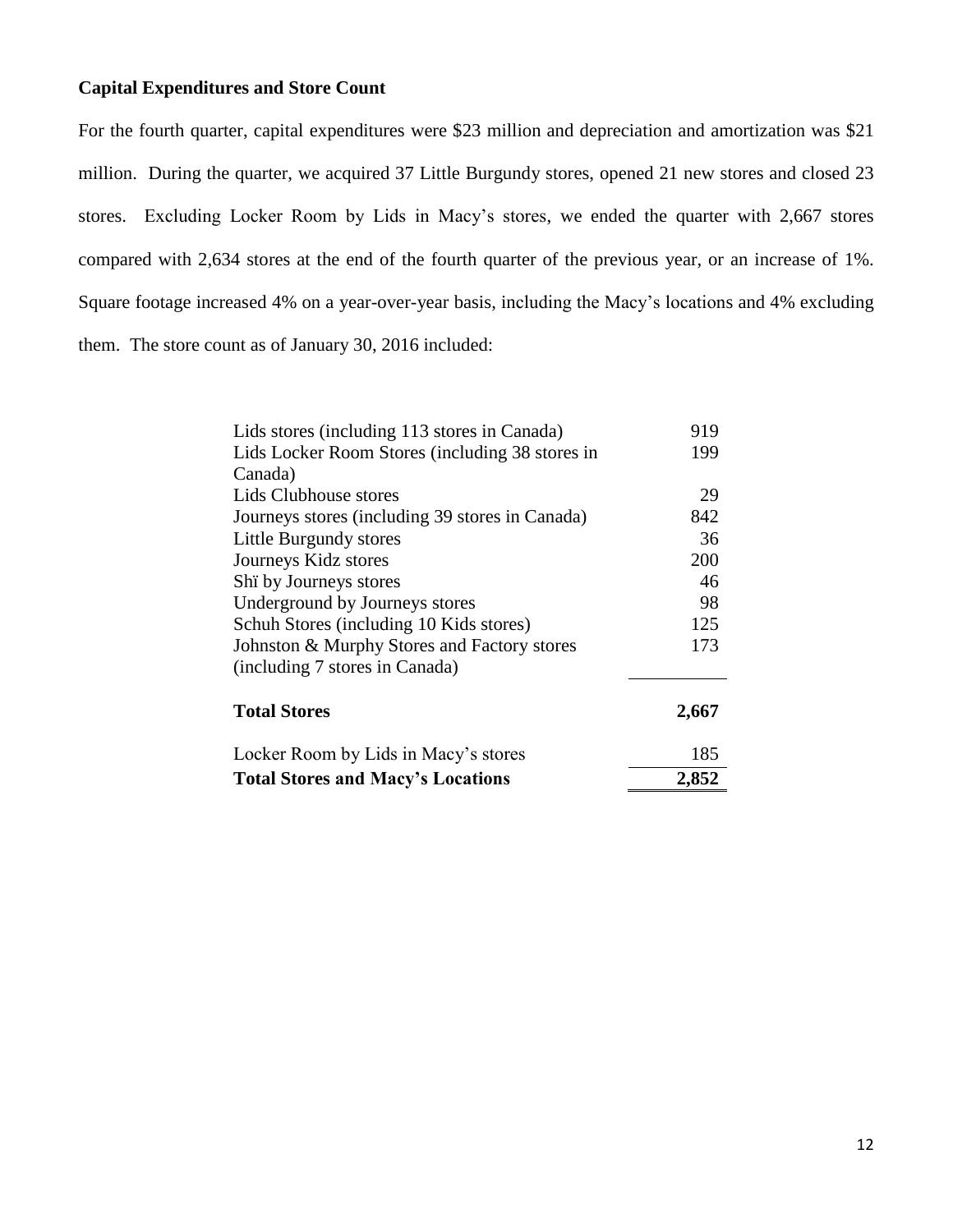For Fiscal 2017, we are forecasting capital expenditures of approximately \$125 to \$135 million and depreciation and amortization of about \$80 million. Projected square footage growth is expected to be approximately 3% for fiscal 2017. Our current store openings and closing plans by chain are as follows:

|                                    | <b>Actual</b><br><b>Jan 2016</b> | Projected<br><b>New</b> | Projected<br><b>Conversions</b> | Projected<br><b>Closings</b> | Projected<br><b>Jan 2017</b> |
|------------------------------------|----------------------------------|-------------------------|---------------------------------|------------------------------|------------------------------|
| <b>Journeys Group</b>              | 1,222                            | 87                      |                                 | (24)                         | 1,285                        |
| Journeys stores (U.S.)             | 803                              | 30                      |                                 | (10)                         | 823                          |
| Journeys stores (Canada)           | 39                               | 10                      |                                 | $\theta$                     | 49                           |
| Little Burgundy stores             | 36                               | $\mathbf{2}$            |                                 | $\overline{0}$               | 38                           |
| Journeys Kidz stores               | 200                              | 45                      |                                 | (5)                          | 240                          |
| Shi by Journeys                    | 46                               | $\boldsymbol{0}$        |                                 | (5)                          | 41                           |
| Underground by Journeys            | 98                               | $\boldsymbol{0}$        |                                 | (4)                          | 94                           |
| <b>Johnston &amp; Murphy Group</b> | 173                              | $\boldsymbol{9}$        |                                 | (6)                          | 176                          |
| <b>Schuh Group</b>                 | 125                              | 9                       |                                 | (2)                          | 132                          |
| <b>Schuh Stores</b>                | 115                              | 6                       |                                 | (2)                          | 119                          |
| Schuh Kids                         | 10                               | $\overline{3}$          |                                 | $\overline{0}$               | 13                           |
| <b>Lids Sports Group</b>           | 1,332                            | 25                      | $\bf{0}$                        | (24)                         | 1,333                        |
| Lids hat stores (U.S.)             | 806                              | 15                      |                                 | (6)                          | 815                          |
| Lids hat stores (Canada)           | 113                              | 5                       |                                 | (1)                          | 117                          |
| Locker Room stores (U.S)           | 161                              | $\mathbf{1}$            |                                 | (4)                          | 158                          |
| Locker Room stores (Canada)        | 38                               | 3                       |                                 | (1)                          | 40                           |
| Clubhouse stores                   | 29                               | $\mathbf{1}$            |                                 | (3)                          | 27                           |
| Locker Room by Lids (Macy's)       | 185                              | $\overline{0}$          |                                 | (9)                          | 176                          |
| <b>Total Stores</b>                | 2,852                            | 130                     | $\boldsymbol{0}$                | (56)                         | 2,926                        |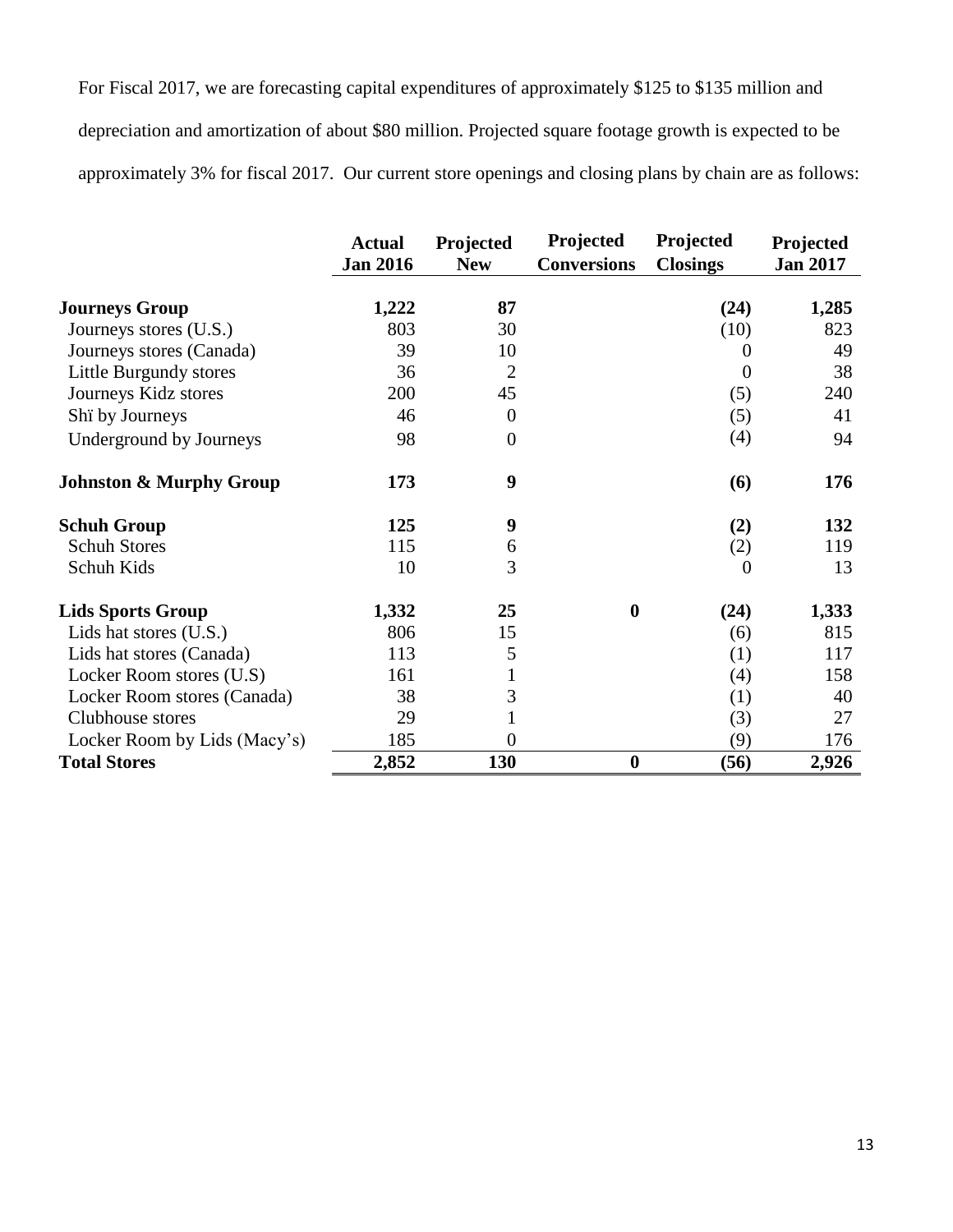# **Comparable Sales Assumptions in Fiscal 2017 Guidance**

Our guidance for Fiscal 2017 assumes comparable sales (including both same store sales and comparable direct sales) for each retail segment by quarter as follows:

|                            | <b>Guidance</b> | <b>Guidance</b> | <b>Guidance</b> | <b>Guidance</b> |             |
|----------------------------|-----------------|-----------------|-----------------|-----------------|-------------|
|                            | Q1              | Q2              | $\overline{Q}3$ | Q <sub>4</sub>  | <b>FY17</b> |
| Journeys Group             | $2 - 3\%$       | $2 - 3\%$       | $2 - 3\%$       | $2 - 3\%$       | $2 - 3\%$   |
| Lids Sports Group          | $(1) - 0\%$     | $(1) - 0\%$     | $(1) - 0\%$     | $(1) - 0\%$     | $(1) - 0\%$ |
| Schuh Group                | $(2)-(1%)$      | $1 - 2\%$       | $2 - 3%$        | $1 - 2\%$       | $1 - 2\%$   |
| Johnston & Murphy<br>Group | $3 - 4\%$       | $2 - 3\%$       | $2 - 3\%$       | $1 - 2\%$       | $2 - 3\%$   |
| <b>Total Genesco</b>       | $1 - 2\%$       | $1 - 2\%$       | $1 - 2\%$       | $1 - 2\%$       | $1 - 2\%$   |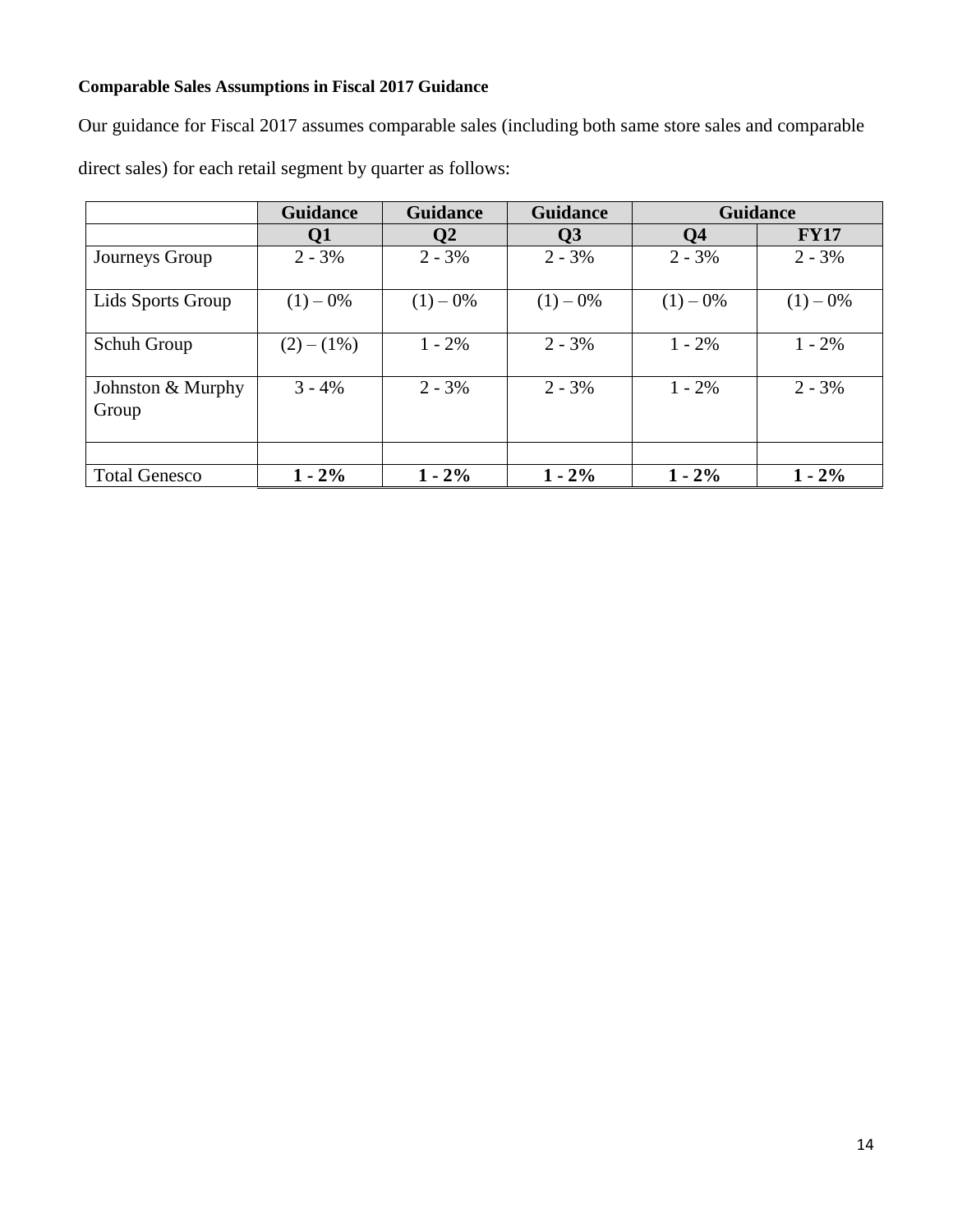## **Cautionary Note Concerning Forward-Looking Statements**

This presentation contains forward-looking statements, including those regarding the performance outlook for the Company and its individual businesses (including, without limitation, sales, expenses, margins and earnings) and all other statements not addressing solely historical facts or present conditions. Actual results could vary materially from the expectations reflected in these statements. A number of factors could cause differences. These include adjustments to estimates reflected in forward-looking statements, including the level and timing of promotional activity necessary to maintain inventories at appropriate levels; the timing and amount of non-cash asset impairments related to retail store fixed assets and intangible assets of acquired businesses; the effectiveness of the Company's omnichannel initiatives; weakness in the consumer economy and retail industry; competition in the Company's markets; fashion trends that affect the sales or product margins of the Company's retail product offerings; changes in buying patterns by significant wholesale customers; bankruptcies or deterioration in financial condition of significant wholesale customers or the inability of wholesale customers or consumers to obtain credit; disruptions in product supply or distribution; unfavorable trends in fuel costs, foreign exchange rates, foreign labor and material costs, and other factors affecting the cost of products; the Company's ability to continue to complete and integrate acquisitions, expand its business and diversify its product base; changes in the timing of holidays or in the onset of seasonal weather affecting period-to-period sales comparisons; and the performance of athletic teams, the participants in major sporting events such as the Super Bowl and World Series, developments with respect to certain individual athletes, and other sportsrelated events or changes that may affect period-to-period comparisons in the Company's Lids Sports Group retail business. Additional factors that could affect the Company's prospects and cause differences from expectations include the ability to build, open, staff and support additional retail stores and to renew leases in existing stores and control occupancy costs, and to conduct required remodeling or refurbishment on schedule and at expected expense levels; deterioration in the performance of individual businesses or of the Company's market value relative to its book value, resulting in impairments of fixed assets or intangible assets or other adverse financial consequences; unexpected changes to the market for the Company's shares; variations from expected pension-related charges caused by conditions in the financial markets; and the cost and outcome of litigation, investigations and environmental matters involving the Company. Additional factors are cited in the "Risk Factors," "Legal Proceedings" and "Management's Discussion and Analysis of Financial Condition and Results of Operations" sections of, and elsewhere in, our SEC filings, copies of which may be obtained from the SEC website, [www.sec.gov,](http://www.sec.gov/) or by contacting the investor relations department of Genesco via our website, [www.genesco.com.](http://www.genesco.com/) Many of the factors that will determine the outcome of the subject matter of this presentation are beyond